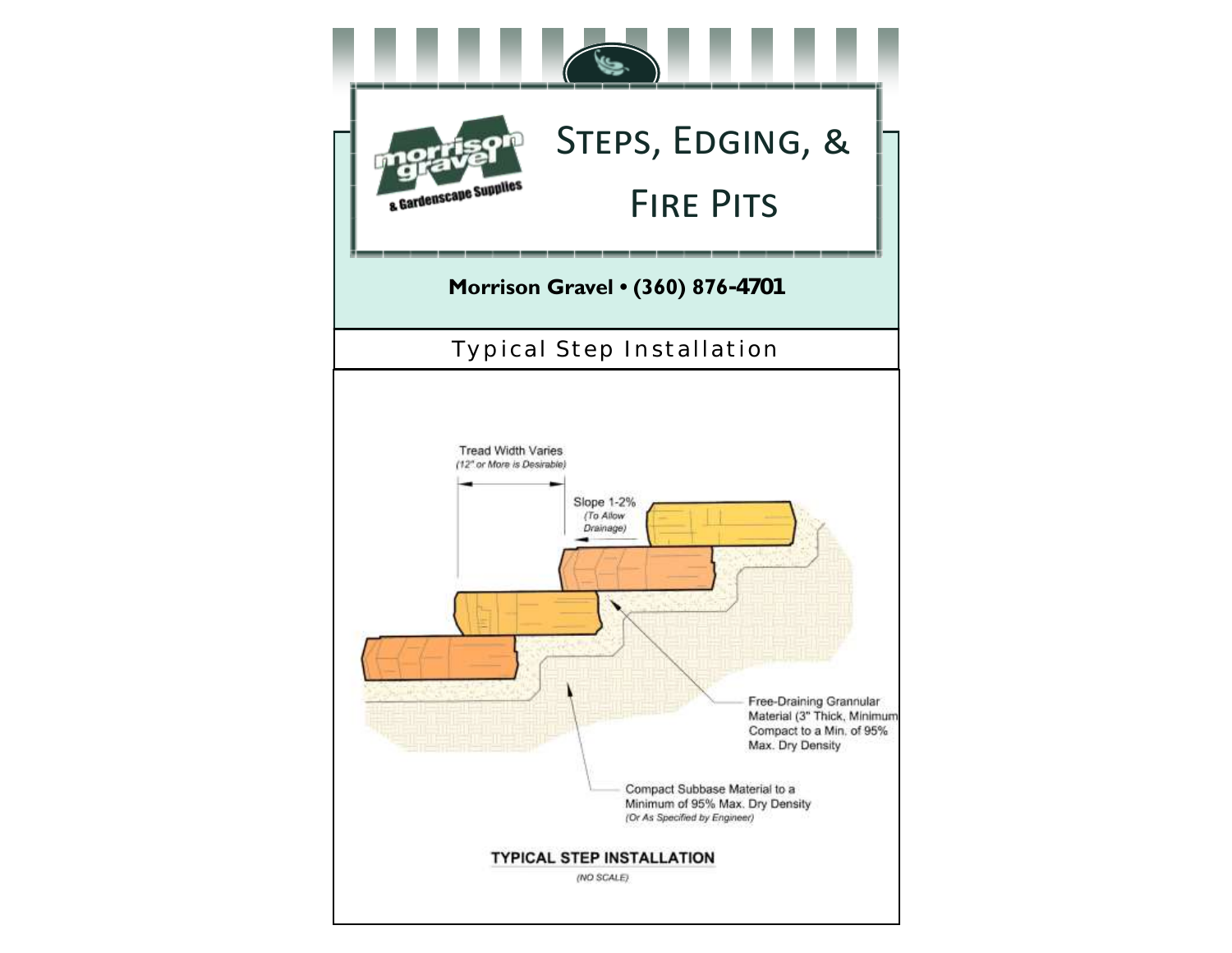# Natural Steps & Treads

| <b>AUTUMN MIST TREADS</b>                                                         |                            | <b>Natural Stone</b>               |
|-----------------------------------------------------------------------------------|----------------------------|------------------------------------|
| $4-Foot-4' \times 16'' \times 6''+1$<br>*** While Supplies Last ***               | \$445.00 ea                | Approx. 440 lbs                    |
| <b>BROWN MIST TREADS</b>                                                          |                            | <b>Natural Stone</b>               |
| $4-Foot-4' \times 16'' \times 6''+/-$<br>*** While Supplies Last ***              | \$390.00 ea                | Approx. 440 lbs                    |
| <b>BASALT TREADS</b>                                                              |                            | <b>Natural Stone</b>               |
| $4-Foot-4' \times 16'' \times 6''+1$<br>*** While Supplies Last ***               | \$445.00 ea                | Approx. 440 lbs                    |
| <b>GREY MIST TREADS</b>                                                           |                            | <b>Natural Stone</b>               |
| $4-Foot-4' \times 16'' \times 6''$ +<br>*** While Supplies Last ***               | \$395.00 ea                | Approx. 440 lbs                    |
| HAZELNUT SWIRL TREADS                                                             |                            | <b>Natural Stone</b>               |
| $3-Foot - 3' \times 18'' \times 6'' +$ /-<br>$4$ -Foot-4' x 18" x 6"+/-           | \$225.00 ea<br>\$295.00 ea | Approx. 350 lbs<br>Approx. 475 lbs |
| LIME BLACK TREADS                                                                 |                            | <b>Natural Stone</b>               |
| $4$ -Foot-4' x $16$ " x $6$ "+/-                                                  | \$390.00 ea                | Approx. 440 lbs                    |
| <b>OUACHITA TREADS</b>                                                            |                            | <b>Natural Stone</b>               |
| Varying Lengths<br>typically 36-54" x 18" x 5"+/-                                 | \$46.00 lin ft             | 110 lbs per lin ft                 |
| <b>OZARK MOUNTAIN TREADS</b>                                                      |                            | <b>Natural Stone</b>               |
| $3-Foot - 3' \times 18'' \times 6'' +$ /-<br>$4-Foot-4' \times 18'' \times 6''+1$ | \$165.00 ea<br>\$175.00 ea | Approx. 350 lbs<br>Approx. 475 lbs |



| PENNSYLVANIA BLUESTONE TREADS                                                                |                            | <b>Natural Stone</b>               |
|----------------------------------------------------------------------------------------------|----------------------------|------------------------------------|
| True Blue or Full Color<br>3' or 4' $\times$ 16" or 18" $\times$ 5-6" +/-<br>Per Square Foot | \$70.50 sq ft              | Approx. 80lbs<br>Per Square Foot   |
| <b>QUARTZ BLUE TREADS</b>                                                                    |                            | <b>Natural Stone</b>               |
| $3-Foot - 3' \times 18'' \times 5''$ +/-<br>$4-Foot-4' \times 18'' \times 5''+/-$            | \$170.00 ea<br>\$225.00 ea | Approx. 350 lbs<br>Approx. 475 lbs |
| <b>QUARTZ BROWN TREADS</b>                                                                   |                            | <b>Natural Stone</b>               |
| $3-Foot - 3' \times 18'' \times 5'' +$ /-<br>$4-Foot-4' \times 18'' \times 5''+/-$           | \$170.00 ea<br>\$225.00 ea | Approx. 350 lbs<br>Approx. 475 lbs |

# Concrete Steps & Treads

| LANDINGS CONCRETE STEP UNIT                | <b>Belgard</b> |  |  |
|--------------------------------------------|----------------|--|--|
| 4-Foot—4' $\times$ 18" $\times$ 6"         | 6 per pallet   |  |  |
| Colors: Charcoal, Grey, Toscana, Victorian |                |  |  |

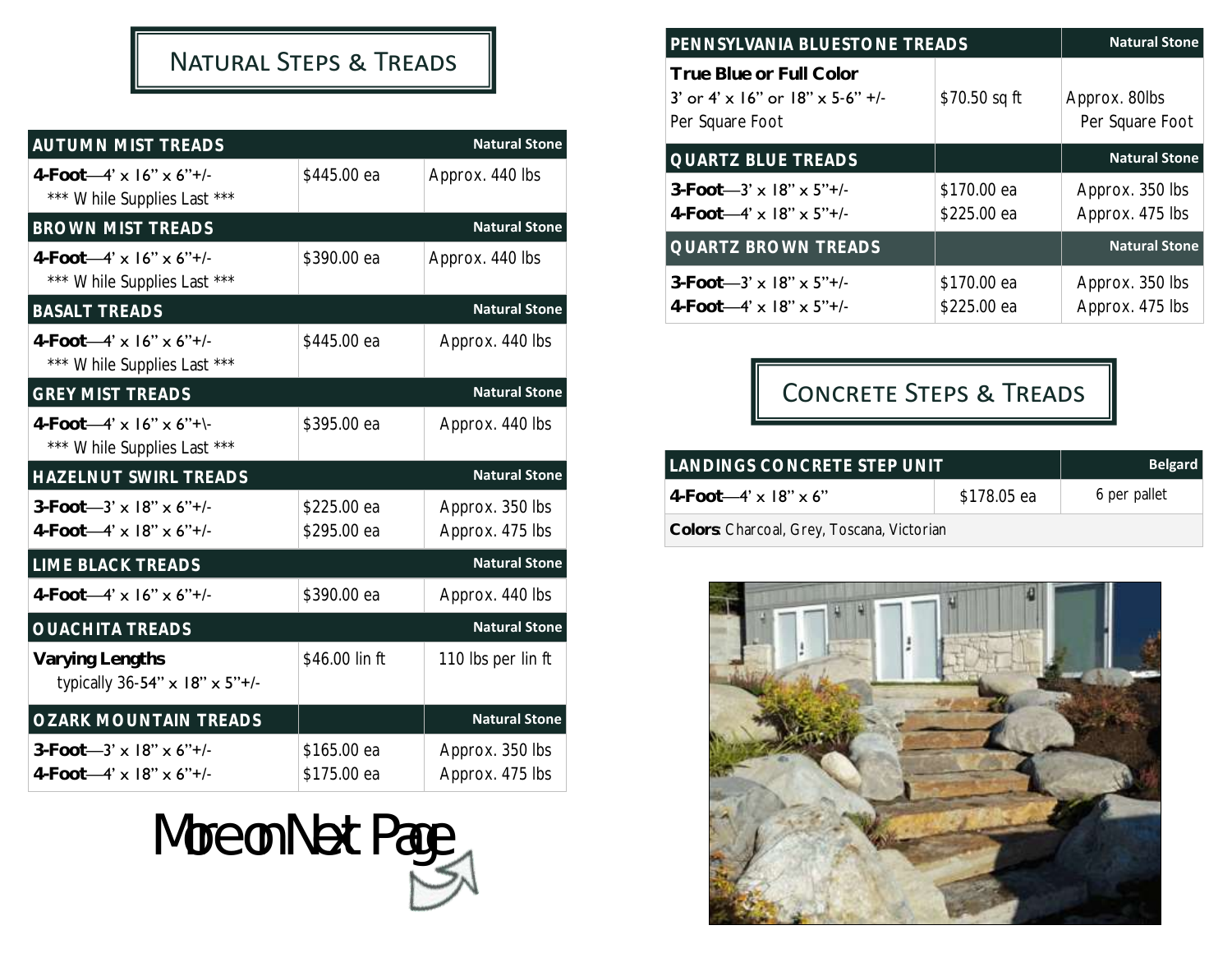

| 4' ROUND WESTON KIT               | <b>Belgard</b> |                               |
|-----------------------------------|----------------|-------------------------------|
| 57ea with 31" steel Ring          |                | $$426.80 \,   \, 48"$ Outside |
| Available in tumbled or untumbled |                | Diameter                      |
|                                   |                | 12" High                      |
|                                   |                |                               |

**Colors**: Autumn, Rio, Toscana, Victorian









**Our adhesives are heat-proof for gluing your fire pit blocks and caps in place.**



## Customizable Fire Pits

| <b>FLAGSTONE WALL KIT</b>  | <b>Belgard</b>         |
|----------------------------|------------------------|
| 36ea with 31" Steel Ring   | \$380.60   45" Outside |
|                            | Diameter               |
| Colors: Arcadian, Tranquil | 12" High               |





| <b>WESTON STONE CAPPED</b>                |          | <b>Belgard</b> |
|-------------------------------------------|----------|----------------|
| 72ea with 39.5" Steel Ring                | \$309.60 | 56''x56''      |
| * Steel Ring Not Included *               |          | 16" High       |
| Available in tumbled or untumbled         |          |                |
| Colors: Charcoal, Rio, Toscana, Victorian |          |                |



| <b>WESTON STONE CONTEMPORARY</b>                                      | <b>Belgard</b>      |  |  |
|-----------------------------------------------------------------------|---------------------|--|--|
| 36ea with 28.5" Steel Ring<br>\$154.80<br>* Steel Ring Not Included * | 44"x44"<br>12" High |  |  |
| Colors: Charcoal, Rio, Toscana, Victorian                             |                     |  |  |

#### **Steel Rings**

Blocks are not fire rated. A steel ring should be used on all firepits to protect block from bursting, breaking or other damage to people or property.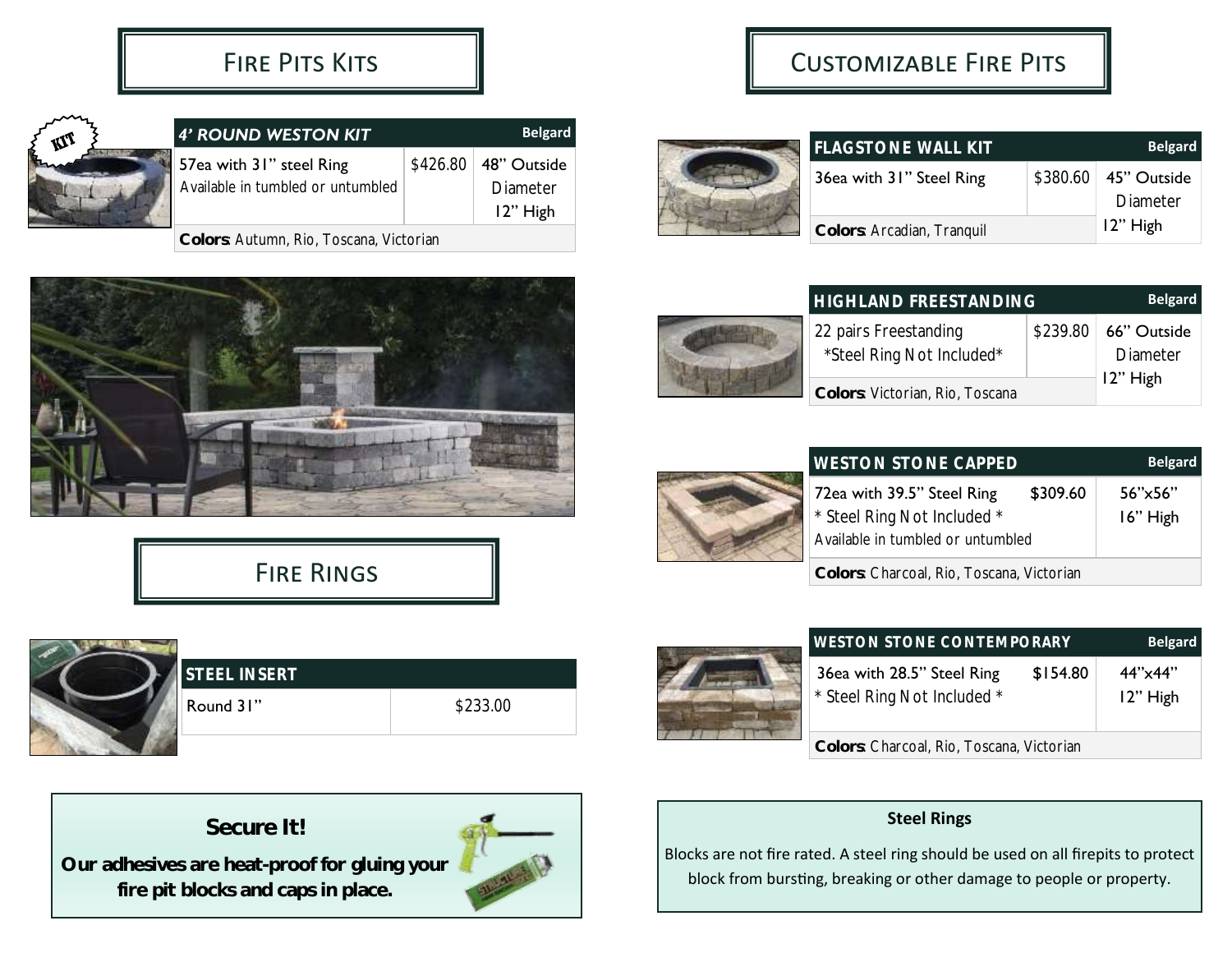## Edgers & Borders

| ANGLIA EDGER                     |                                   |                                                                                     | <b>Belgard</b>                         |
|----------------------------------|-----------------------------------|-------------------------------------------------------------------------------------|----------------------------------------|
| Approx. Cost per Lin Ft.: \$6.85 |                                   | Per Layer:                                                                          | Per Pallet:                            |
| 8" tall<br>5 1/4" wide           | \$159.26 layer<br>\$477.78 pallet | 8 ea 18" long<br>4 ea 15.5" long<br>4 ea 10.5" long<br>4 ea 8" long<br>23.25 lin ft | 3 layers<br>69.75 lin feet<br>2556 lbs |

**Colors**: Charcoal, Toscana, Victorian

| CONCRETE PARKING CURBS    |              |  |  |  |
|---------------------------|--------------|--|--|--|
|                           |              |  |  |  |
| $6'$ X 9"                 | \$70.00 each |  |  |  |
| With 2 holes for securing |              |  |  |  |

| <b>GRANITE BELGIAN BLOCKS</b> | <b>Natural Stone</b> |              |                                  |
|-------------------------------|----------------------|--------------|----------------------------------|
| Color                         | Price                | # Per Pallet | <b>Sizes</b>                     |
| <b>Salt &amp; Pepper Grey</b> |                      |              |                                  |
| Jumbo                         | \$11.25 ea           | 100          |                                  |
| Regular                       | \$8.05 ea            | 140          | Jumbo:                           |
| Cube                          | $$2.55$ ea           | 550          | $10 - 11''$ x 8-9" x             |
| Charcoal                      |                      |              | $4 - 5"$                         |
| Jumbo                         | $$15.40$ ea          | 100          |                                  |
| Regular                       | \$10.85 ea           | 140          |                                  |
| Cube                          | \$3.20 ea            | 550          | Regular:                         |
| <u>Pink</u>                   |                      |              | $9 - 10'' \times 4 - 5'' \times$ |
| ** while supplies last **     |                      |              | $4 - 5"$                         |
| Jumbo                         | \$6.60 ea            | 100          |                                  |
| Cube                          | \$1.70 ea            | 550          |                                  |
| Yellow                        |                      |              | Cube:                            |
| ** while supplies last **     |                      |              | $4" \times 4" \times 4"$         |
| Regular                       | $$7.10$ ea           | 140          |                                  |
| Cube                          | \$2.20 ea            | 550          |                                  |

| MARINA CONCRETE COPING                    |             |               | <b>Belgard</b> |
|-------------------------------------------|-------------|---------------|----------------|
| Approx. Cost per Lin Ft.: \$4.20          |             | Per Pallet:   |                |
| 6x12                                      | \$2.10 each | $63$ lin. ft. |                |
| Colors: Charcoal, Rio, Toscana, Victorian |             | 126 ea        |                |

| <b>MELVILLE CURB</b>             |                                      |                                                      | <b>Belgard</b>                                   |  |
|----------------------------------|--------------------------------------|------------------------------------------------------|--------------------------------------------------|--|
| Approx. Cost per Lin Ft.: \$5.50 |                                      | Size                                                 | Per Pallet:                                      |  |
|                                  | \$11.00 / piece<br>\$528.00 / pallet | $4" \times 24" \times 6.5"$<br>2 lineal feet / piece | 4 layers<br>48 pieces<br>96 lin feet<br>2449 lbs |  |
| Colors: Charcoal, Rio            |                                      |                                                      |                                                  |  |

**ADHESIVES** 

#### *ADHESIVES*

| Glue blocks, caps and pavers.                           | Price      | Size                     |
|---------------------------------------------------------|------------|--------------------------|
| SRW Block Adhesive 10.5 Oz<br>Approx 14 feet at 3/8"    | \$5.75 ea  | 10.5 oz tube             |
| SRW Block Adhesive 28 Oz<br>Approx. 35 feet at 3/8"     | \$10.75 ea | 28 oz tube               |
| Caulkig Gun 10.5 Oz<br>Fits 10.5 Oz Adhesive            | \$11.00 ea | 3:1 Thrust<br>Ratio      |
| Caulking Gun 28 Oz<br>Fits 28 Oz Adhesive               | \$25.50 ea | $3:1$ Thrust<br>Ratio    |
| <b>Sticky Stone Gun</b>                                 | \$69.05 ea |                          |
| <b>Sticky Stone Adhesive</b><br>Approx. 40 feet at 3/8" | \$22.70 ea | 20.3 Oz<br>Sausage       |
| StructureBond Foam Adhesive<br>Approx. 600 feet at 3/8" | \$37.50 ea | 24 oz                    |
| StructureBond Gun                                       | \$40.90 ea | $\overline{\phantom{a}}$ |
| StructureBond Gun Cleaner                               | \$15.35 ea | 500ml                    |